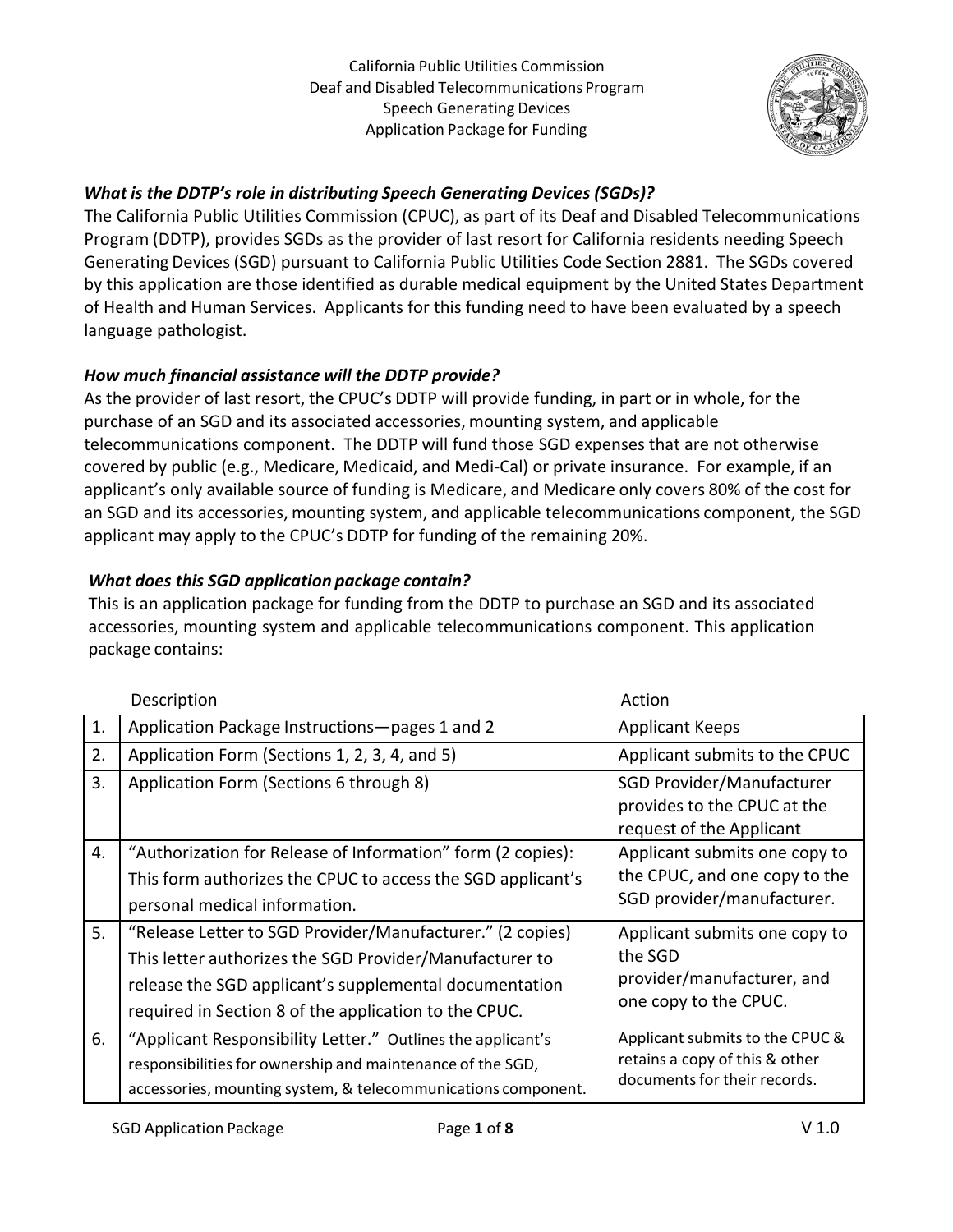### *Who may apply and benefit from this program?*

California residents requiring an SGD for access to, and use of, the telephone network.

#### *What does an SGD applicant need to do before applying for funding from this program?*

- To‐Do Task 1: Seek and receive a completed, written evaluation report from a speech language pathologist (SLP) demonstrating the need for an SGD for access to and use of the telephone network.
- To‐Do Task 2: Seek and receive a prescription for an SGD from a licensed physician or other medical professional.
- To‐Do Task 3: Determine the amount of funds to be received from other public and private sources aside from the DDTP.
- To‐Do Task 4: Identify unfunded amount being requested from the DDTP.

#### *What does an SGD applicant need to do as part of applying for funding from this program?*

- To‐Do Task 1: Seek and receive the SLP's signature as part of completion of Section 3.
- To‐Do Task 2: Ensure completion of Section 4 identifying who is responsible for set‐up.
- To‐Do Task 3: Ensure that Section 5 is complete and signed by the applicant or family contact/legal guardian identifying the amount of funds requested from the DDTP.

### *What does an SGD applicant need to do after submitting an application which is complete and has been signed by both the applicant or family contact/legal guardian, and speech language pathologist?*

To‐Do Task 1: Submit release letter to SGD provider.

To‐Do Task 2: Check mailbox for the Acknowledgement Letter from the CPUC.

To‐Do Task 3: After approval, coordinate delivery of SGD with SLP, SGD provider, or others as necessary for set‐up of SGD, and associated accessories, mounting system, and applicable telecommunications component.

## *What is the addressto which relevant application and required supplemental documentation should be sent?*

California Public Utilities Commission Attn: DDTP Speech Generating Device Application Communications Division 505 Van Ness Ave. San Francisco, CA 94102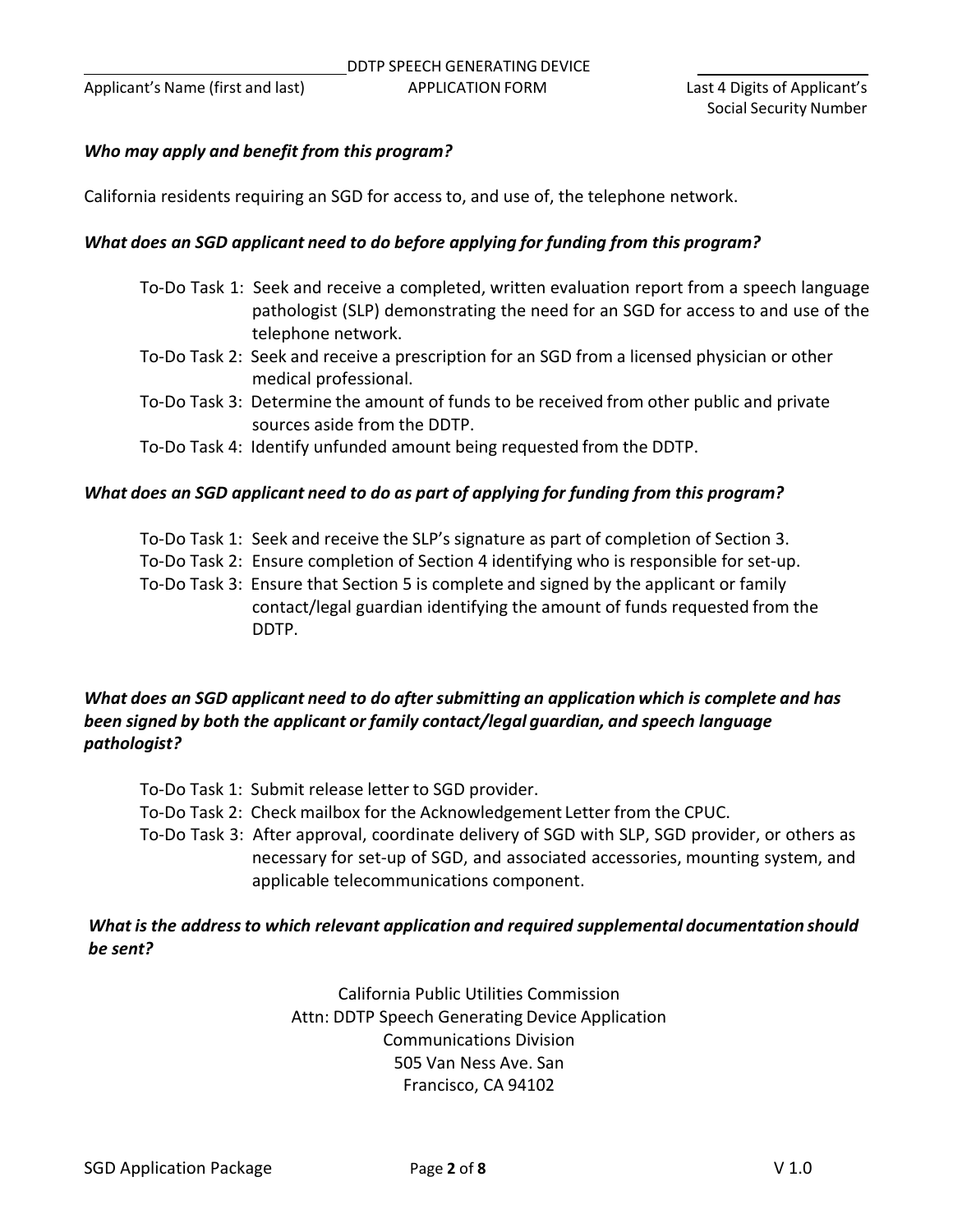### *Will my information be kept confidential?*

As indicated in the enclosed "Authorization for Release of Information" form, the CPUC will handle all information that it receives confidentially in compliance with all applicable federal and state laws.

#### *Who do I contact if I have questions?*

For any questions concerning your application, please call 800‐900‐3985, or send an email to **ddtp‐sgd‐application@cpuc.ca.gov**. For copies of this application and instructions, please visit www.cpuc.ca.gov under the Communications Division then choose "WHAT'S NEW in Communications". A link is also located at the DDTP website: www.ddtp.org.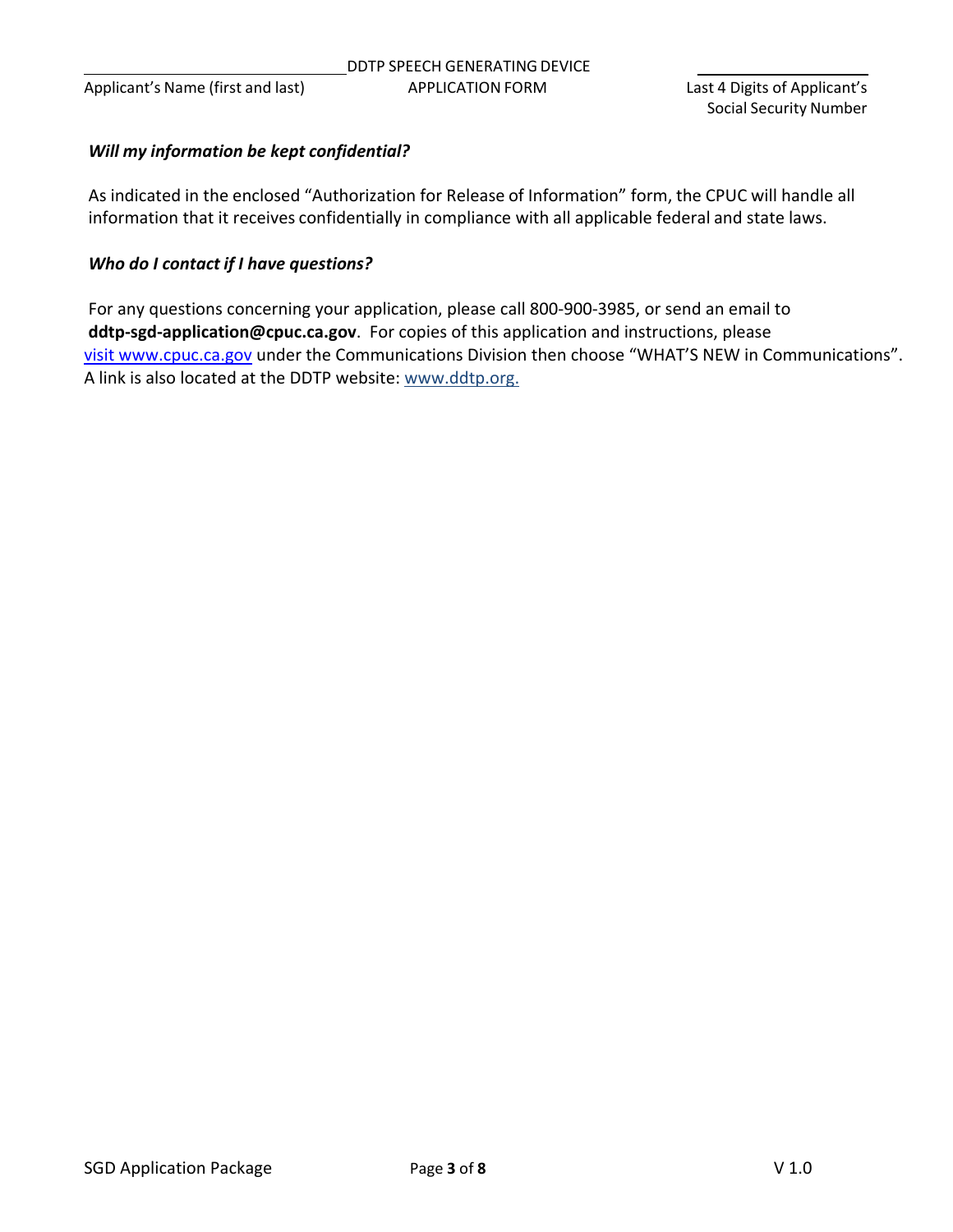# **Sections 1 and 2: To be completed and signed by the applicant or family contact/legal guardian.**

| <b>SECTION 1: THE APPLICANT</b><br>This is the person who will be receiving the equipment or services.    |                                                                 |  |                                             |  |  |
|-----------------------------------------------------------------------------------------------------------|-----------------------------------------------------------------|--|---------------------------------------------|--|--|
| First Name:                                                                                               | Middle:                                                         |  | Last:                                       |  |  |
|                                                                                                           |                                                                 |  |                                             |  |  |
| Primary Place of Residence Address:                                                                       |                                                                 |  |                                             |  |  |
| City:<br>State:                                                                                           |                                                                 |  | Zip Code:                                   |  |  |
| P.O. Box (if applicable):                                                                                 |                                                                 |  |                                             |  |  |
| City:                                                                                                     | State:                                                          |  | Zip Code:                                   |  |  |
| E-mail Address:                                                                                           | Home Phone:                                                     |  | Alternate Phone Number:                     |  |  |
| Type of Primary Place of Residence                                                                        | $\lambda$                                                       |  |                                             |  |  |
| $\Box$ Home                                                                                               |                                                                 |  | Intermediate Care Facility                  |  |  |
|                                                                                                           | Custodial Facility<br>(assisted living)                         |  |                                             |  |  |
| Skilled Nursing Facility                                                                                  | Hospice Program                                                 |  | $\Box$ Group Home                           |  |  |
| Inpatient Hospital                                                                                        |                                                                 |  |                                             |  |  |
| Name of Group Home or Facility:                                                                           |                                                                 |  | Group Home or Facility Phone:               |  |  |
| Anticipated primary location of SGD if different from "Primary Place of Residence" above:                 |                                                                 |  |                                             |  |  |
| <b>Street Address:</b>                                                                                    |                                                                 |  |                                             |  |  |
| City:                                                                                                     | State:                                                          |  | Zip Code:                                   |  |  |
|                                                                                                           |                                                                 |  |                                             |  |  |
| SECTION 2: FAMILY CONTACT/LEGAL GUARDIAN<br>The legal guardian or family contact is the person who is the |                                                                 |  |                                             |  |  |
|                                                                                                           |                                                                 |  |                                             |  |  |
| First Name:                                                                                               | emergency contact or who is assisting the applicant.<br>Middle: |  |                                             |  |  |
|                                                                                                           |                                                                 |  | Last:                                       |  |  |
| Relationship to the Applicant/Client:                                                                     |                                                                 |  |                                             |  |  |
| $\Box$ Spouse                                                                                             | $\Box$ Parent                                                   |  | Legal Guardian                              |  |  |
| $\Box$ Child                                                                                              | $\Box$ Other (please specify below)                             |  | Power of Attorney (Check all that apply)    |  |  |
| <b>Street Address:</b>                                                                                    |                                                                 |  |                                             |  |  |
| City:                                                                                                     | State:                                                          |  | Zip Code:                                   |  |  |
| PO Box (if applicable):                                                                                   |                                                                 |  |                                             |  |  |
| City:                                                                                                     | State:                                                          |  | Zip Code:                                   |  |  |
| E-mail Address:                                                                                           | Phone                                                           |  | Fax                                         |  |  |
| <b>Emergency Phone:</b>                                                                                   |                                                                 |  | THIS EMERGENCY PHONE MUST BE DIFFERENT FROM |  |  |
| $\lambda$<br><b>Emergency Contact Name:</b>                                                               |                                                                 |  | THE APPLICANT'S HOME PHONE NUMBER           |  |  |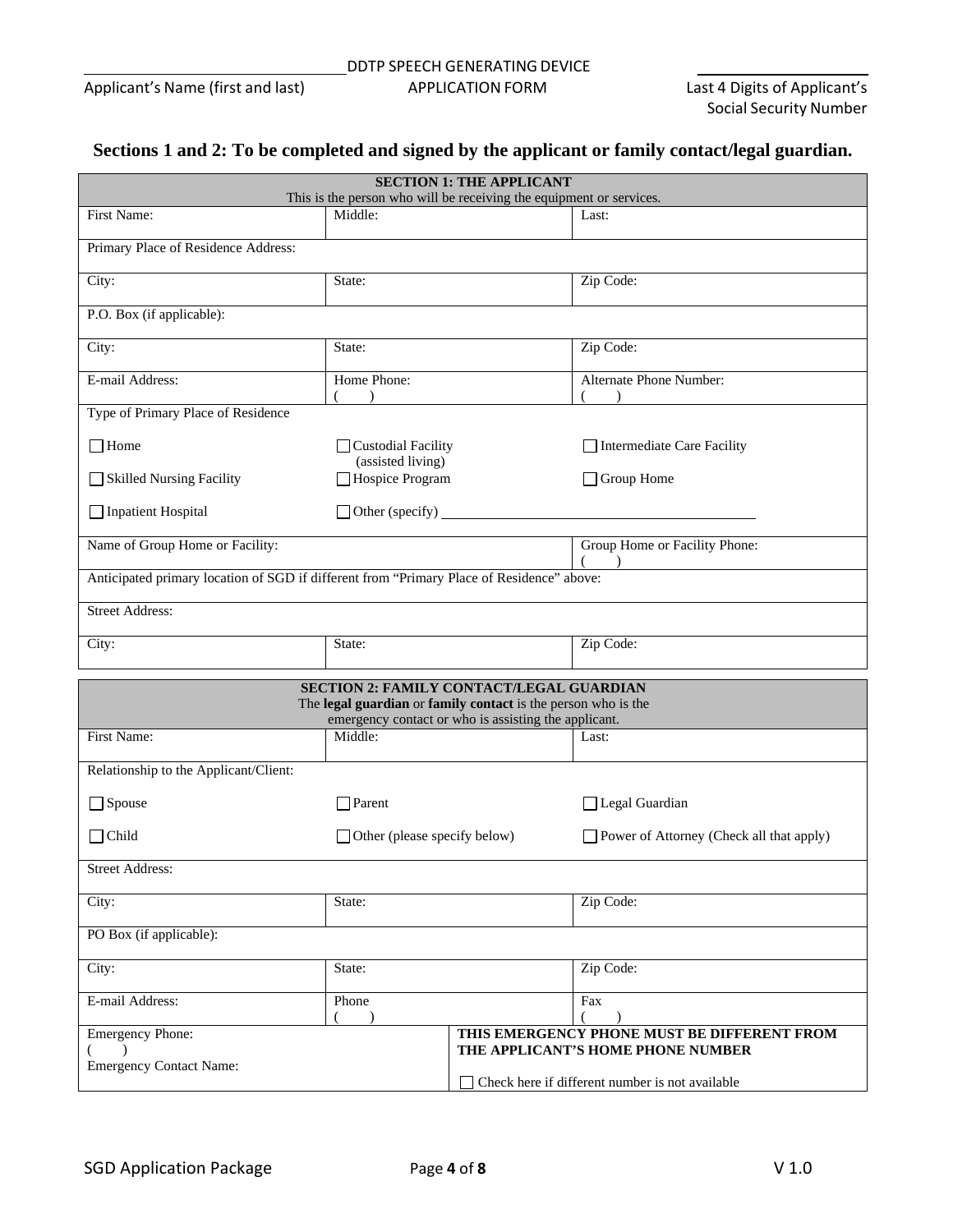## **Section 3: To be completed and signed by the speech language pathologist (SLP).**

| <b>SECTION 3: THE SPEECH LANGUAGE PATHOLOGIST</b><br>The SLP is the clinician who performed the evaluation<br>of the applicant and provided the written report.                                                                                                                              |                                                                 |                               |                                 |  |
|----------------------------------------------------------------------------------------------------------------------------------------------------------------------------------------------------------------------------------------------------------------------------------------------|-----------------------------------------------------------------|-------------------------------|---------------------------------|--|
| <b>SLP</b> First Name:                                                                                                                                                                                                                                                                       | <b>SLP Last Name:</b><br><b>SLP</b> Phone:                      |                               |                                 |  |
| <b>SLP</b> Fax:<br>$\lambda$                                                                                                                                                                                                                                                                 | SLP Alternate Phone:<br>$\lambda$                               |                               | SLP Alternate Fax:<br>$\lambda$ |  |
| Facility/Practice Name:                                                                                                                                                                                                                                                                      |                                                                 | Facility/Practice Phone:      |                                 |  |
| <b>Business Street Address:</b>                                                                                                                                                                                                                                                              |                                                                 |                               |                                 |  |
| City:                                                                                                                                                                                                                                                                                        | State:                                                          |                               | Zip Code:                       |  |
| PO Box (if applicable):                                                                                                                                                                                                                                                                      |                                                                 |                               |                                 |  |
| City:                                                                                                                                                                                                                                                                                        | State:                                                          |                               | Zip Code:                       |  |
| E-mail Address:                                                                                                                                                                                                                                                                              |                                                                 | SLP License #                 |                                 |  |
| <b>Alternate Contact Name:</b>                                                                                                                                                                                                                                                               | Alternate Contact Phone: (<br>Alternate Contact E-mail Address: |                               |                                 |  |
| I have completed an assessment/evaluation and am recommending an SGD for the person identified below. Based on my evaluation, this<br>SGD meets his/her needs for access to, and use of, the telephone network.<br>Print Full Name of Applicant/Client                                       |                                                                 |                               |                                 |  |
| Signature of SLP                                                                                                                                                                                                                                                                             |                                                                 |                               |                                 |  |
| <b>SECTION 4: SGD SET-UP</b><br>Additional information to be provided by applicant or family contact/legal guardian, speech language pathologist, or SGD provider.<br>Based on treatment plan for the applicant/client, the following persons are to be involved in set-up of the following: |                                                                 |                               |                                 |  |
| <b>DESCRIPTION</b>                                                                                                                                                                                                                                                                           |                                                                 | <b>RESPONSIBLE INDIVIDUAL</b> | PHONE NUMBER OR EMAIL           |  |
| <b>SGD</b> Device                                                                                                                                                                                                                                                                            |                                                                 |                               |                                 |  |
| SGD Accessories, including any software                                                                                                                                                                                                                                                      |                                                                 |                               |                                 |  |
| <b>SGD Mounting System</b>                                                                                                                                                                                                                                                                   |                                                                 |                               |                                 |  |
| Applicable Telecommunications Component                                                                                                                                                                                                                                                      |                                                                 |                               |                                 |  |

It is the CPUC's understanding that the applicant or family contact/legal guardian will coordinate with the speech language pathologist and SGD provider on the set-up of the SGD and associated accessories, mounting system, and applicable telecommunications component, and required training.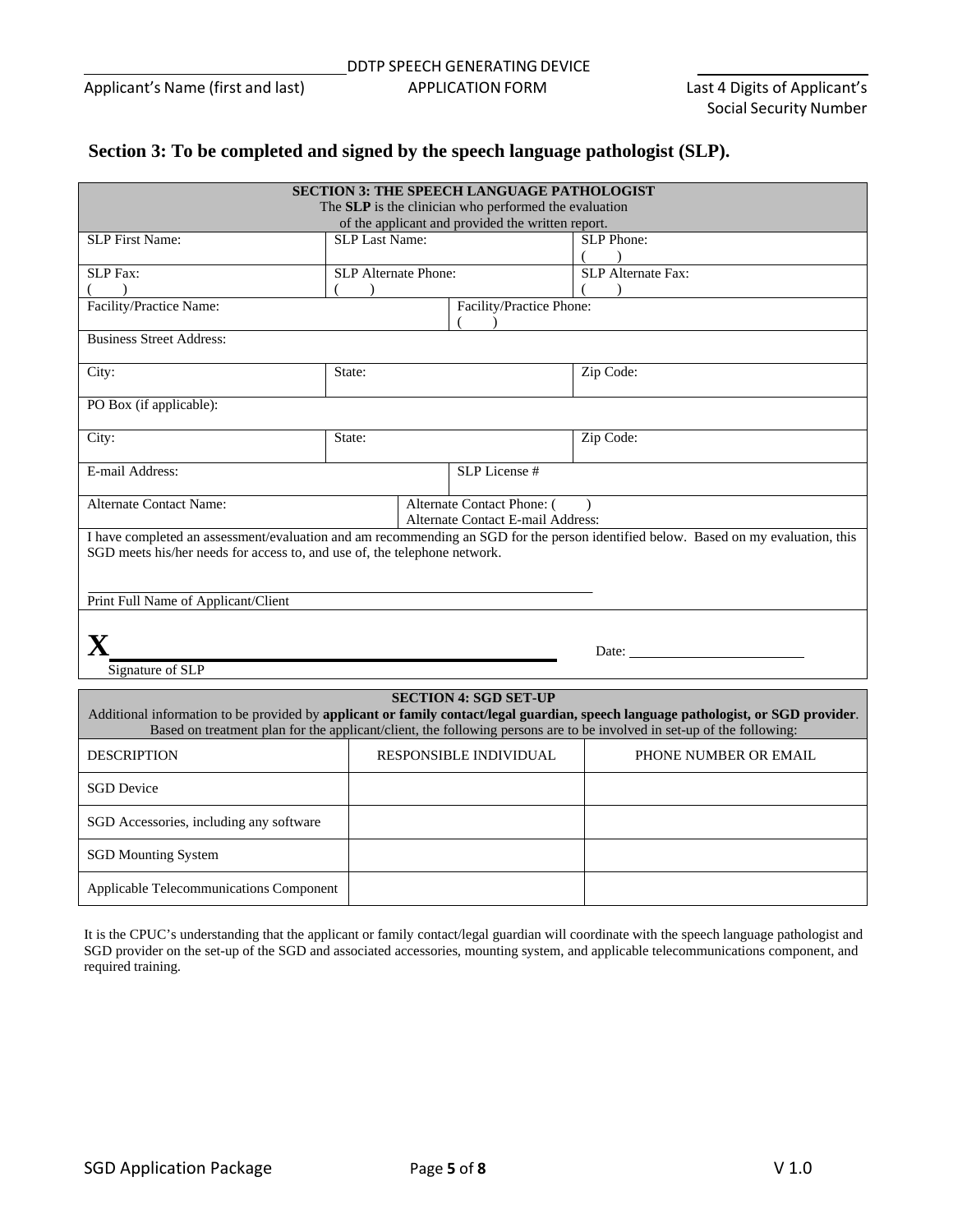| <b>SECTION 5: ADDITIONAL APPLICANT INFORMATION</b>                                                                                                                                                                                                                                                                                                                                                                                                                                                                                                                                                                                                                          |  |  |
|-----------------------------------------------------------------------------------------------------------------------------------------------------------------------------------------------------------------------------------------------------------------------------------------------------------------------------------------------------------------------------------------------------------------------------------------------------------------------------------------------------------------------------------------------------------------------------------------------------------------------------------------------------------------------------|--|--|
| To be completed and/or provided by the applicant or family contact/legal guardian                                                                                                                                                                                                                                                                                                                                                                                                                                                                                                                                                                                           |  |  |
| In addition to returning this application signed by the applicant or family contact/legal guardian, and signed by the Speech Language<br>Pathologist, the applicant or family contact/legal guardian is to sign and return the attached CPUC Release Form. The applicant<br>understands that he/she is the intended recipient and owner of the SGD (device, accessories, mounting system, and applicable<br>telecommunications component) for which funding from the DDTP is being requested. The applicant and/or family contact/legal<br>guardian has identified any applicable public or private insurance and understands that the DDTP is the provider of last resort. |  |  |
| Based on an estimate of funding available, I, the applicant,<br>am requesting                                                                                                                                                                                                                                                                                                                                                                                                                                                                                                                                                                                               |  |  |
| funds from the California Public Utilities Commission's Deaf and Disabled Telecommunications Program. I                                                                                                                                                                                                                                                                                                                                                                                                                                                                                                                                                                     |  |  |
| certify that the information provided herein regarding funding is complete and accurate.                                                                                                                                                                                                                                                                                                                                                                                                                                                                                                                                                                                    |  |  |
| Sections 6 through 8 contain additional information and supplemental documentation required to support the applicant's SGD<br>application. This information must be provided to the CPUC at the address provided on the last page of this application by the SGD<br>provider at the request of the applicant or family contact/legal guardian unless the applicant or family contact/legal guardian provides<br>directly. Please indicate whether the SGD provider or by the applicant or family contact/legal guardian will be completing Sections 6<br>through 8 by checking the appropriate box below.                                                                   |  |  |
| $\Box$ The SGD Provider /Manufacturer will complete Sections<br>$\Box$ The Applicant/Family Contact/Legal Guardian will complete<br>6 through 8<br>Sections 6 through 8                                                                                                                                                                                                                                                                                                                                                                                                                                                                                                     |  |  |
| Date: $\qquad \qquad \qquad$<br>Signature of Applicant/Family Contact/Legal Guardian                                                                                                                                                                                                                                                                                                                                                                                                                                                                                                                                                                                        |  |  |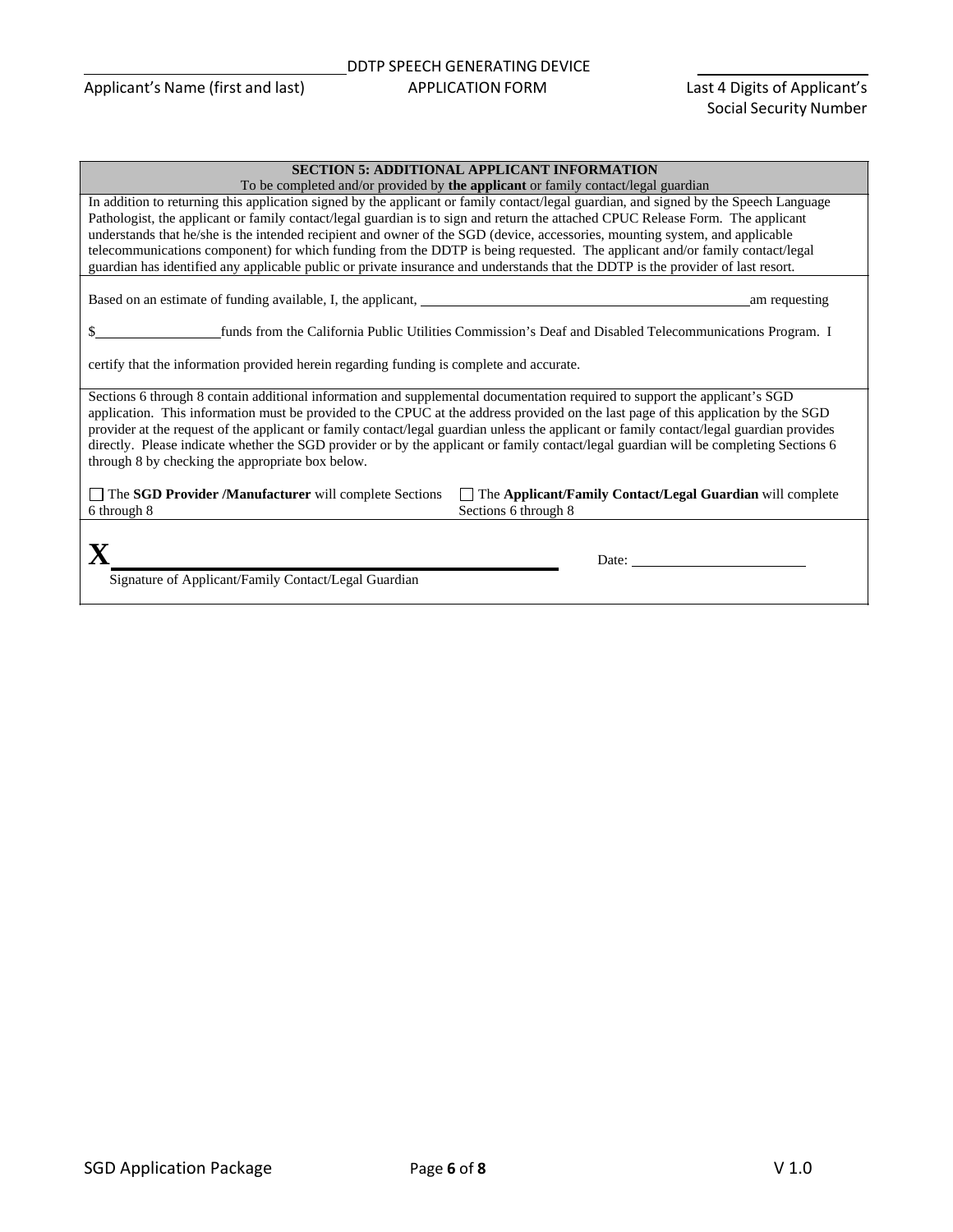#### DDTP SPEECH GENERATING DEVICE Applicant's Name (first and last) APPLICATION FORM Last 4 Digits of Applicant's

| <b>SECTION 6: PHYSICIAN OR OTHER MEDICAL PROFESSIONAL PROVIDNG SGD PRESCRIPTION</b>                                                                                                                                                                                        |                                |        |                      |  |  |  |  |
|----------------------------------------------------------------------------------------------------------------------------------------------------------------------------------------------------------------------------------------------------------------------------|--------------------------------|--------|----------------------|--|--|--|--|
| This section identifies the physician or other medical professional providing the SGD prescription. This information is to be provided to<br>the CPUC at the address below by the SGD Provider/Manufacturer at the request of the applicant unless the applicant or family |                                |        |                      |  |  |  |  |
| contact/legal guardian provides directly.                                                                                                                                                                                                                                  |                                |        |                      |  |  |  |  |
| Physician First Name:                                                                                                                                                                                                                                                      |                                |        | Physician Last Name: |  |  |  |  |
| Practice Name:                                                                                                                                                                                                                                                             |                                |        |                      |  |  |  |  |
| <b>Street Address:</b>                                                                                                                                                                                                                                                     |                                |        |                      |  |  |  |  |
| City:                                                                                                                                                                                                                                                                      | State:                         |        | Zip Code:            |  |  |  |  |
| PO Box (if applicable):                                                                                                                                                                                                                                                    |                                |        |                      |  |  |  |  |
| City:                                                                                                                                                                                                                                                                      | Zip Code:<br>State:            |        |                      |  |  |  |  |
| E-mail Address:                                                                                                                                                                                                                                                            | Phone                          |        | Fax                  |  |  |  |  |
| Doctor Medicaid Provider#                                                                                                                                                                                                                                                  | Doctor License #               |        | Doctor NPI#          |  |  |  |  |
| Medicaid Primary Care Physician Name:                                                                                                                                                                                                                                      |                                | Phone: |                      |  |  |  |  |
| <b>SECTION 7: THE SGD PROVIDER/MANUFACTURER</b><br>To be completed and/or provided to the CPUC at the address below by the SGD Provider/Manufacturer at<br>the request of the SGD applicant unless the SGD applicant or family contact/legal guardian provides directly.   |                                |        |                      |  |  |  |  |
| <b>SGD Provider/Manufacturer Name:</b>                                                                                                                                                                                                                                     |                                |        |                      |  |  |  |  |
| <b>Street Address:</b>                                                                                                                                                                                                                                                     |                                |        |                      |  |  |  |  |
| City:                                                                                                                                                                                                                                                                      | State:                         |        | Zip Code:            |  |  |  |  |
| Phone Number:<br>Fax Number:                                                                                                                                                                                                                                               |                                |        |                      |  |  |  |  |
| SGD Provider/Manufacturer Contact Person Name and Job Title:                                                                                                                                                                                                               |                                |        |                      |  |  |  |  |
| Phone Number:                                                                                                                                                                                                                                                              | Fax Number:<br>E-mail Address: |        |                      |  |  |  |  |